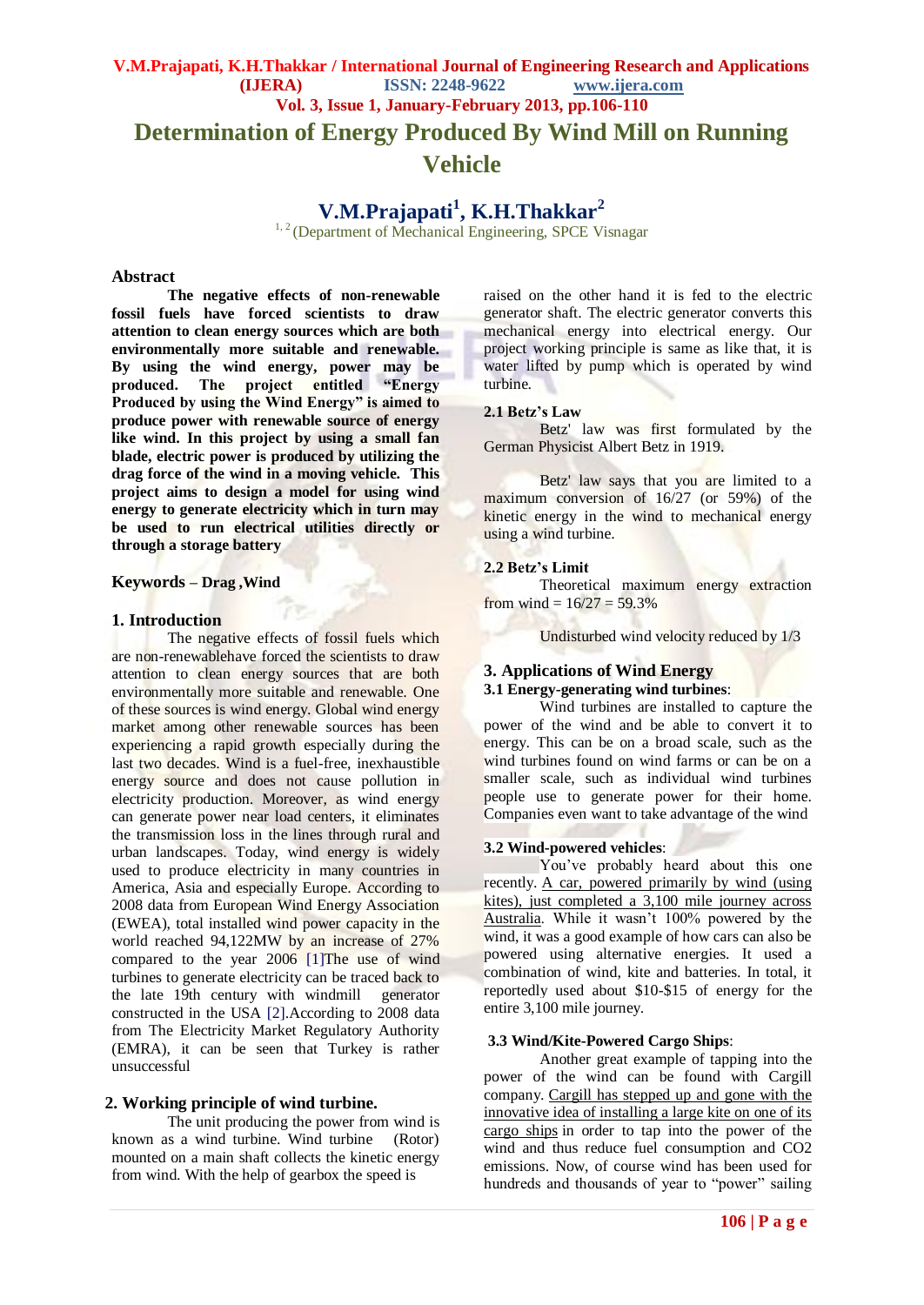and smaller vessels, but now it is being used to help power larger cargo ships as well.

#### **3.4 Wind-Powered Sports**:

For many, many years the wind has been used to power our love of sports, both literally and figuratively. Everything from simple kite-flying to sailing, wind-surfing, kite-surfing, hang-gliding, para-sailing, wind-skiing and more.

#### **3.5 Wind-Powered Water Pumps**:

Using the wind to help pump water out of the ground is not something new. It is however a very helpful and sometimes much needed tool when it comes to some communities and countries. Tapping into the power of the wind makes sense, esp when it comes to the work needed to pump water

### **3. Experimental Methodology**

The main objective of our project is to convert wind energy into electric energy. By installing this device as shown in figure we can run audio system, mobile charging application, etc. To run any electric system, electric power from a battery or engine power is essential, so by installing this device, we can save the engine power which can be further utilized to run the vehicle which also leads to saving of fuel and/or in turn charge the battery.

As shown in Figure, the drag and thrust force acts on a moving vehicle. The drag force can be used for useful electrical energy generation which in turn may either be stored in a battery or used to run a electrical utility. Fig. 3.2 shows the detailed drawing of a wind energy convertor system converting the drag force of wind into useful electrical power. Fig. 3.3 shows the details of the structure of the support system for the wind energy generator





Fig 3.1 Model of Wind Energy Convertor

#### **5. Design & Calculations 5.1 Drag Force**

In fluid dynamics, drag (sometimes called air resistance or fluid resistance) refers to forces that oppose the relative motion of an object through a fluid (a liquid or gas).

Drag forces act in a direction opposite to the oncoming flow velocity. Unlike other resistive forces such as dry friction, which is nearly independent of velocity, drag forces depend on velocity.

For a solid object moving through a fluid, the drag is the component of the net aerodynamic or hydrodynamic force acting opposite to the direction of the movement

#### **5.2 Equation of Drag Force:**

The drag equation calculates the force experienced by an object moving through a fluid at relatively large velocity (i.e. high Reynolds number,  $Re >$  ~1000), also called quadratic drag. The equation is attributed to Lord Rayleigh, who originally used L2 in place of A (L being some length).

#### **5.2.1 The force on a moving object:**  $P_d = F_d \times V$ .

The power required to overcome the aerodynamic drag

Calculation

At S.T.P Condition,

 $I = 0.05$  Amp.

Fan Diameter = 310 mm.

Velocity (Vi) =  $25 \text{ km/hr}$ .

$$
= \frac{1 \times 10^5}{287 \times (25 + 273)}
$$

$$
= 1.2 \text{ kg/m}^3
$$

**Axial Force**= 
$$
\frac{\pi}{9} \times \rho \times D^2 \times Vi^2
$$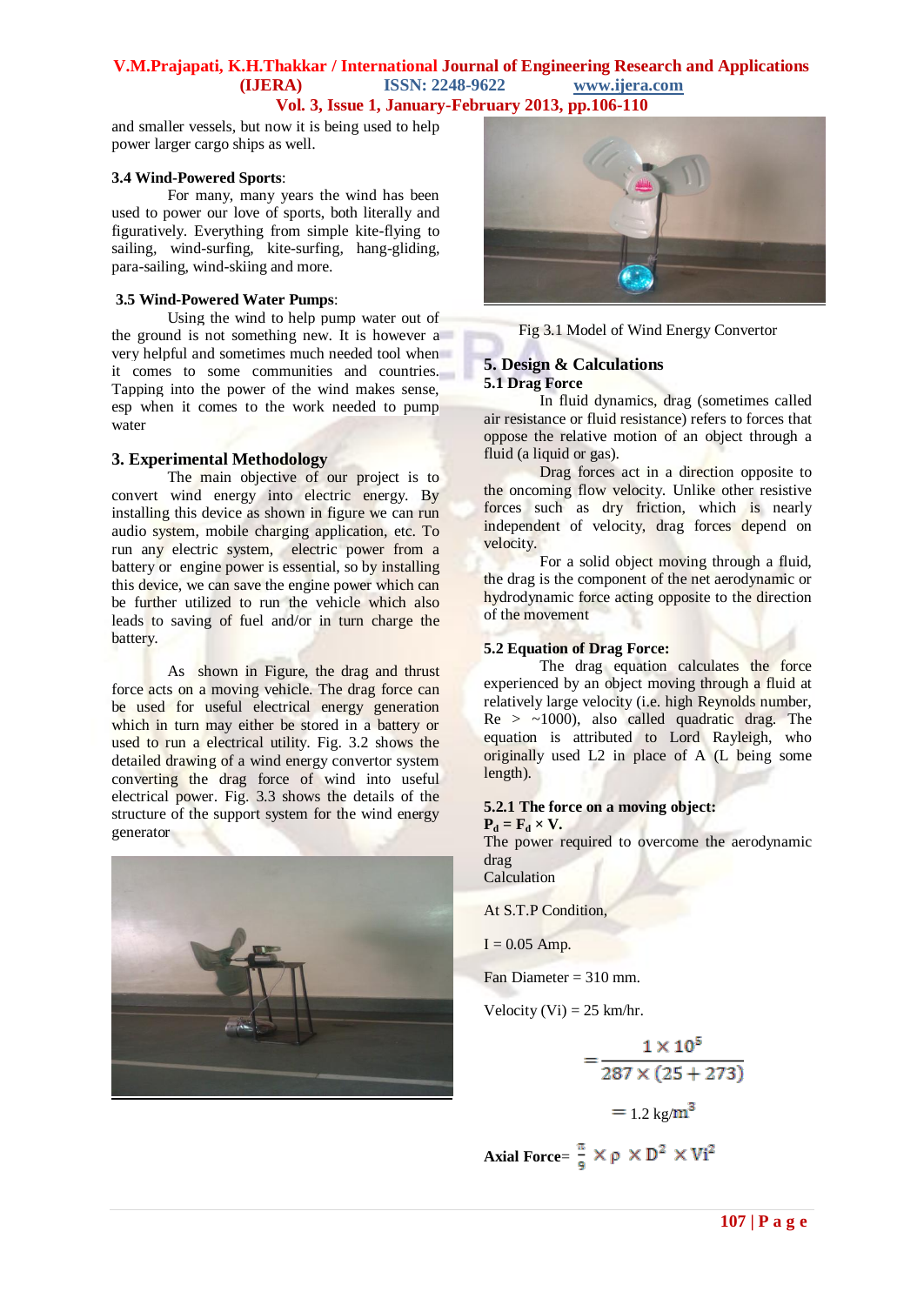$$
=
$$
  

$$
\frac{\pi}{9} \times 1.2 \times (0.31)^2 \times \left(\frac{25 \times 1000}{3600}\right)^2
$$
  

$$
= 1.94 \text{ N}
$$

**Power in Wind**= $\frac{1}{2}$   $\times$   $\rho$   $\times$  A  $\times$  Vi<sup>3</sup>

Circumferential Force = 
$$
\frac{\Box \times p \times D \times Vi^3}{8 N}
$$

$$
= \frac{0.3 \times 1.2 \times 0.310 \times 60}{8 \times 1100} \left(\frac{30 \times 1000}{3600}\right)^3
$$

$$
= 0.44 \text{ N}.
$$

$$
= \frac{1}{2} \times 1.2 \times \frac{\pi}{4} \times (0.310)^2 \times \left(\frac{25 \times 1000}{3600}\right)^2
$$
  
= 15.16 watt.

**Circumferential Force** =  $\frac{\Box \times p \times D \times Vi^3}{p N}$  $8N$ 

$$
= \frac{0.3 \times 1.2 \times 0.310 \times 60}{8 \times 720} \left(\frac{25 \times 1000}{3600}\right)^3
$$

$$
= 0.388 \text{ N}.
$$

**Power**=  $V \times I$ 

 $= 12 \times 0.05$ 

 $= 0.6$  Watt.

At S.T.P Condition,

 $I = 0.1$  Amp.

Fan Diameter= 310 mm.

Velocity (Vi) =  $30 \text{ km/hr}$ .

$$
= \frac{1 \times 10^5}{287 \times (25 + 273)}
$$
  
= 1.2 kg/m<sup>3</sup>

$$
Axial Force = \frac{\pi}{9} \times \rho \times D^2 \times Vi^2
$$

$$
\frac{\pi}{9} \times 1.2 \times (0.31)^2 \times \left(\frac{30 \times 1000}{3600}\right)^2
$$

 $= 2.79$  N

**Power in Wind**= $\frac{1}{2}$   $\times$   $\rho$   $\times$  A  $\times$  Vi<sup>3</sup>

$$
= \frac{1}{2} \times 1.2 \times \frac{\pi}{4} \times (0.310)^2 \times \left(\frac{30 \times 1000}{3600}\right)^3
$$
 Power = V × I  
= 26.2 watt.

 $= 1.2$  Watt.

**Power** =  $V \times I$ 

At S.T.P Condition,

 $I = 0.2$  Amp.

Fan Diameter= 310 mm.

 $= 12 \times 0.1$ 

Velocity (Vi) =  $35 \text{ km/hr}$ .

 $=\frac{1 \times 10^5}{287 \times (25 + 273)}$ 

 $= 1.2 \text{ kg/m}^3$ 

**Axial Force** =  $\frac{\pi}{9} \times \rho \times D^2 \times Vi^2$ 

 $= 3.80 N$ 

$$
= \frac{\pi}{9} \times 1.2 \times (0.31)^2 \times \left(\frac{35 \times 1000}{3600}\right)^2
$$

**Power in Wind** =  $\frac{1}{2}$   $\times$   $\rho$   $\times$  A  $\times$  Vi<sup>3</sup>

$$
= \frac{1}{2} \times 1.2 \times \frac{\pi}{4} \times (0.310)^2 \times \left(\frac{35 \times 1000}{3600}\right)^3
$$

 $=$  41.59 Watt

**Circumferential Force** =  $\frac{\Box \times \rho \times D \times Vi^3}{8 N}$ 

 $= 12 \times 0.2$ 

 $= 2.4$  Watt.

$$
= \frac{0.3 \times 1.2 \times 0.310 \times 60}{8 \times 1600} \left(\frac{35 \times 1000}{3600}\right)^3
$$

$$
= 0.48 N
$$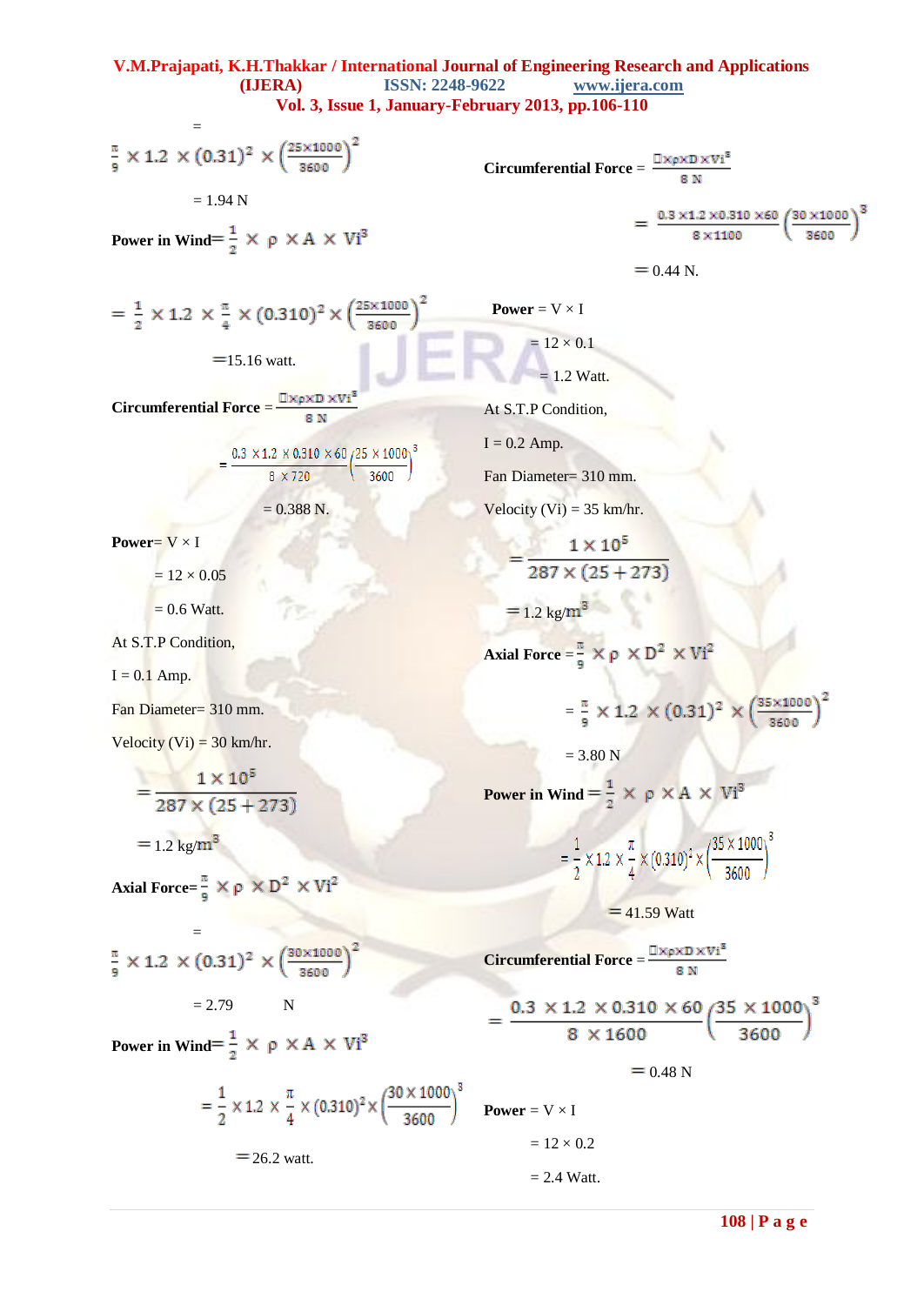

Fig 5.2 Details of the fan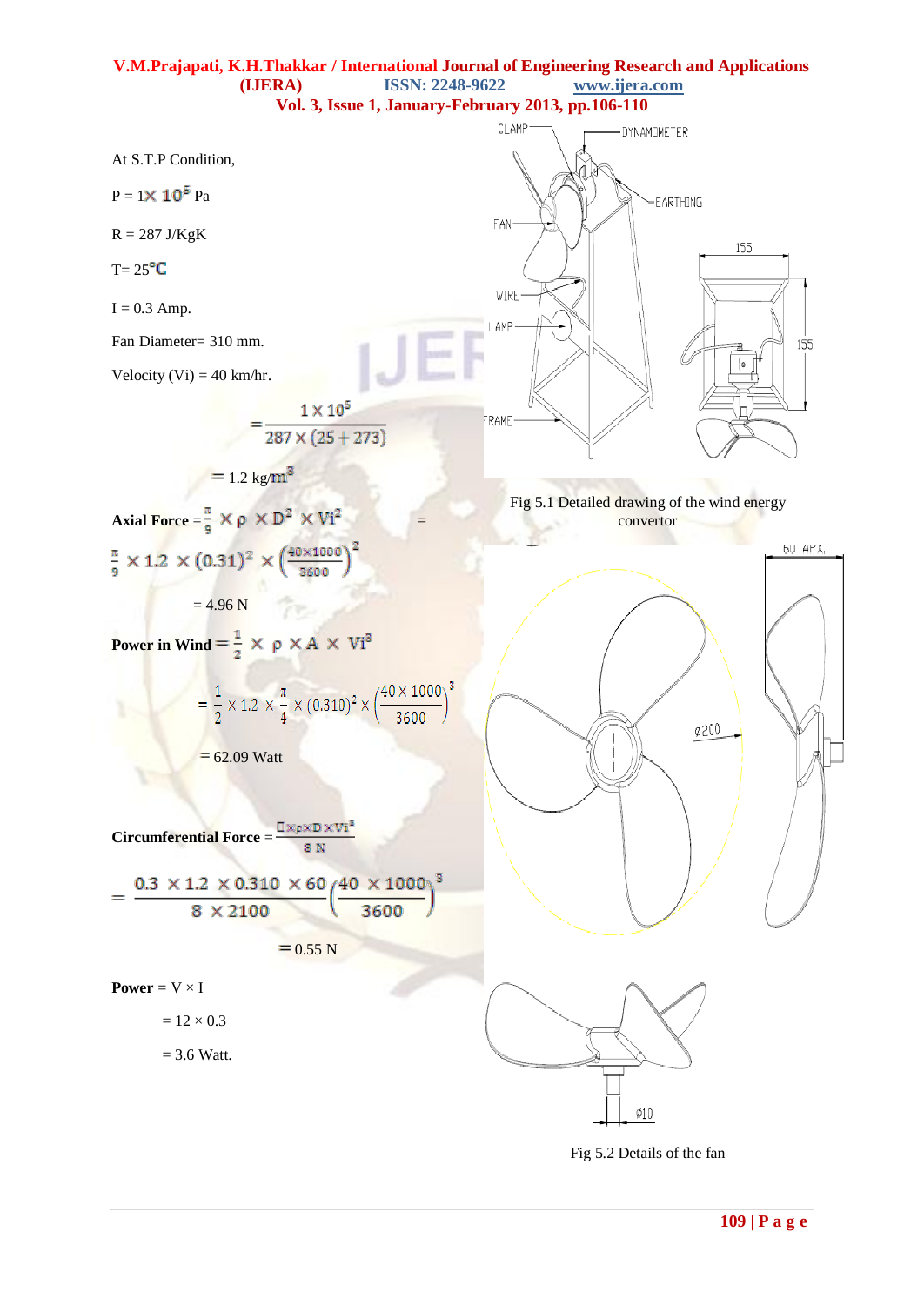## **V.M.Prajapati, K.H.Thakkar / International Journal of Engineering Research and Applications (IJERA) ISSN: 2248-9622 www.ijera.com**

**Vol. 3, Issue 1, January-February 2013, pp.106-110**

## **6. Result and Conclusion**

A simple prototype fan installed in a

| <b>Velocity</b><br>(km/hr) | <b>Axial Force</b><br>(N) | <b>Circumferential</b><br>Force $(N)$ | <b>Power in Wind</b><br>(Watt) | <b>Power Developed</b><br>(Watt) | $\eta$ max<br>(%) |
|----------------------------|---------------------------|---------------------------------------|--------------------------------|----------------------------------|-------------------|
| 25                         | L.94                      | 0.38                                  | 15.16                          | 0.6                              | 3.95              |
| 30                         | 2.79                      | 0.44                                  | 26.2                           | 1.2                              | 4.58              |
| 35                         | 3.80                      | 0.48                                  | 41.59                          | 2.4                              | 5.77              |
| 40                         | 4.96                      | 0.55                                  | 62.09                          | 3.6                              | 5.79              |

0 1 2 3 4 5 6 0 20 40 60 **Wind Velocity Vs. Axial Force**



Fig 6.1 Wind Velocity Vs Axial force,Efficiency

Wind energy is a renewable energy available abundantly and can be used for electric power generation. The mechanical and electric energy produced by wind energy using wind turbine may be used in a moving vehicle for various electrical utilities.

vehicle is used to run a dynamo to generate electrical power. From the experiment we can

conclude that if the velocity of the wind increases, the overall efficiency increases. As the wind energy is a renewable source of energy so we can save some amount of fuel. Using more such wind energy convertors in a moving vehicle we can save precious fuel by using the wind power to run the utilities.

## **REFERENCES**

- [1]. Murat Gökçek, Mustafa Serdar Genç ["Evaluation of electricity generation and](http://www.sciencedirect.com/science/article/pii/S0306261909001433) energy cost of [wind energy conversion](http://www.sciencedirect.com/science/article/pii/S0306261909001433) [systems \(WECSs\) in Central Turkey"](http://www.sciencedirect.com/science/article/pii/S0306261909001433) Applied Energy, Volume 86, Issue 12, December 2009, Pages 2731-2739
- [2]. M. Gökçek, A. Bayülken, Ş. Bekdemir "Investigation of wind characteristics and wind energy potential in Kirklareli, Turkey Renew Energy", 32 (2007), pp. 1739–1752
- [3]. B. Ozerdem, S. Ozer, M. Tosun Feasibility study of wind farms: a case study for Izmir, TurkeyJ Wind Eng Ind Aerod, 94 (2006), pp. 725–743
- [4]. F. Türksoy Investigation of wind power potential at Bozcaada, TurkeyRenew Energy, 6 (8) (1995), pp. 917–923
- [5]. A. Ucar, F. Balo Investigation of wind characteristics and assessment of windgeneration potentiality in Uludag-Bursa, Turkey Appl Energy, 86 (3) (2009), pp. 333–339
- [6]. Newtonian Mechanics (The M.I.T. Introductory Physics Series) (1st Ed.) W. W. Norton & Company Inc., New York.
- [7]. Seaway, Raymond A.; Jewett, John W. (2004). Physics for Scientists and Engineers (6th Ed.)
- [8]. Tippler, Paul (2004) Physics for Scientists and Engineers: Mechanics, Oscillations and Waves, Thermodynamics (5th Ed.) W. H. Freeman.
- [9]. Alternative Energy Sources by G.D. Rai.